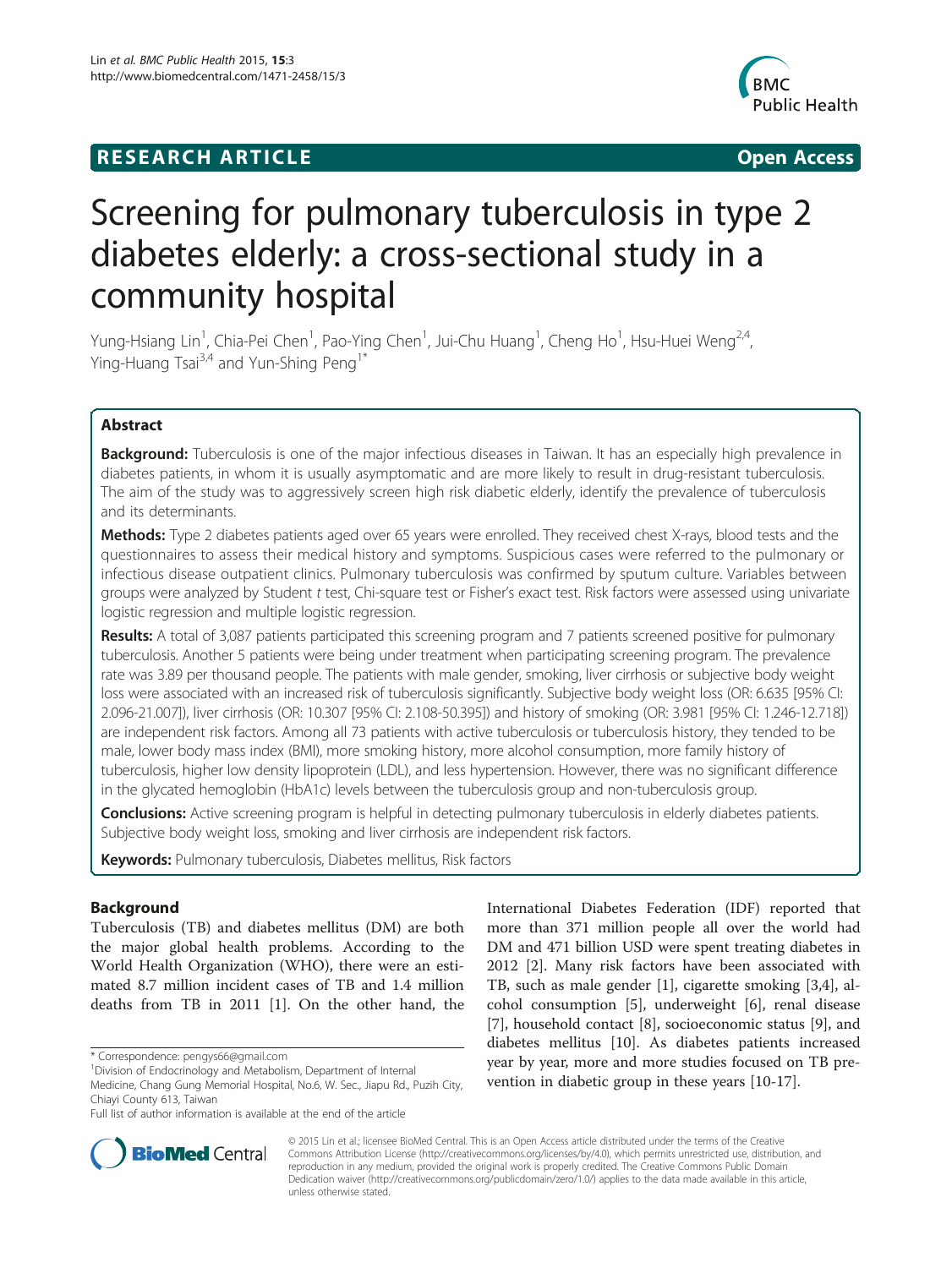In Taiwan, a total of 12,220 new tuberculosis cases were recorded in 2012, including 8,546 males and 3,674 females [[18](#page-6-0)]. Among these cases, about 52% were aged over 65 years, with the disease possibly induced from impaired immunity with aging. Furthermore, the ratio of extra-pulmonary tuberculosis in Taiwan is decreasing year by year, claiming only about 4% of all incidence tuberculosis in 2010 [[19\]](#page-6-0). Hence, given that they are at high risk for tuberculosis infection, especially pulmonary tuberculosis, it is important for the elderly to be screened. As an aging country composed of more than 11% of the population over 65 years, Taiwan has a high prevalence of diabetes. According to the Nutrition and Health Survey in Taiwan (NAHSIT) 2004–2008 [\[20](#page-7-0)], the prevalence of diabetes in Taiwan was 8.8%, higher than the global data of 8.3% [\[2](#page-6-0)]. The prevalence was especially high in old people over 65 years, accounting for 27.7% in males and 24% in females, which further increases the risk of tuberculosis infection.

For tuberculosis prevention, many studies focus on the effects of diabetes on tuberculosis infection. The risk of tuberculosis infection not only rises in diabetes patients, but is also associated with a higher risk of an increased number of diabetes complications [\[10\]](#page-6-0). Diabetes patients also require longer treatment and are more likely to develop multi-drug resistant tuberculosis [\[21](#page-7-0)]. Additionally, joint management of both diseases appears to improve clinical outcomes [\[17](#page-6-0)]. However, most studies to date have employed case control or cohort design. In this study, we focus on the active screening of tuberculosis in elderly diabetes patients and assess other possible risk factors among this group of patients.

# Methods

# Study population

This single-center, cross-sectional study was supported by the Centers for Disease Control (CDC) in Taiwan and launched at Chiayi Chang Gung Memorial Hospital (CGMH), which has 1,339 beds and 4 endocrinologists. The selection of study area (Chiayi County) is based on the high proportion of people over 65 years. It reached 16.04% among all administrative districts in Taiwan in 2012 [[22](#page-7-0)]. Meetings were held for the doctors of the hospital and the nurses at the local public health centers who were involved in this study to standardize the screening process before the project.

From 2012 September  $1<sup>st</sup>$  to November  $25<sup>th</sup>$ , patients with type 2 diabetes mellitus over the age of 65 years were collected from inpatient and outpatient departments of the hospital and 14 of the 16 Public Health Centers of Chiayi county (the other 2 centers had no mobile screening vehicles). Public health nurses were allocated to the mobile units equipped with X-ray machine to actively screen pulmonary TB in diabetic elders in the communities. The study was approved by Chang Gung Medical Foundation Institutional Review Board (No. 101-2656B). Written informed consent was obtained from each participant.

## Data collection

All patients from the hospital and community received screening included a questionnaire, laboratory test, and chest X-ray. The questionnaire was designed to gather basic medical information included age, gender, education, body weight (BW), body height, body mass index (BMI), waist circumference, smoking, alcohol drinking, exercise habit, past history, family history of tuberculosis, and diabetes duration. Symptom selection was based on a 7-point screening method [\[23](#page-7-0)], suggested by the WHO and Taiwan CDC, including cough for 2 weeks (score = 2), sputum (score = 2), chest pain (score = 1), poor appetite (score  $= 1$ ), and subjective body weight loss (score  $= 1$ ); a total score of 5 or more is suggestive of tuberculosis. The reliability of this method was analyzed in all screening-confirmed tuberculosis patients. Laboratory data included serum fasting sugar, lipid profiles, glycated hemoglobin (HbA1c), renal function, liver function, and urine protein were measured in all patients within 3 months of enrolled date. Chest radiographs within 6 months were also obtained; for hospital cases, they were read by a random radiologist; and for community cases, the X-rays were sent to the Chest Hospital, Department of Health and evaluated by the pulmonologists.

# Confirmation of pulmonary tuberculosis

If tuberculosis was suspected after the screening, the hospital cases were referred to the pulmonary or infectious disease outpatient clinics of CGMH and community cases were referred to the Chronic Disease Center for further evaluation, diagnosis and treatment. Sputum samples were collected from all suspicious cases, one sample per day for three successive days. The samples were sent for acid fast satin and mycobacterial culture, using BACTEC MGIT 960 system and Löwenstein-Jensen solid media simultaneously [[24,25](#page-7-0)]. Sputum acid fast stain positive was defined as screening positive and sputum culture with Mycobacteria tuberculosis were confirmed cases.

# Statistical analysis

Descriptive statistics are expressed as mean ± SD. All of the continuous variables were detected when the variables followed normal distribution using the Kolmogorov-Smirnov test. Homogeneity of variance was tested with the Levene's test. Student's t-test applied to evaluate differences in mean values of normally distributed data. Categorical variables were tested using the Chi-square  $(\chi^2)$ test or Fisher's exact test. Univariate logistic regression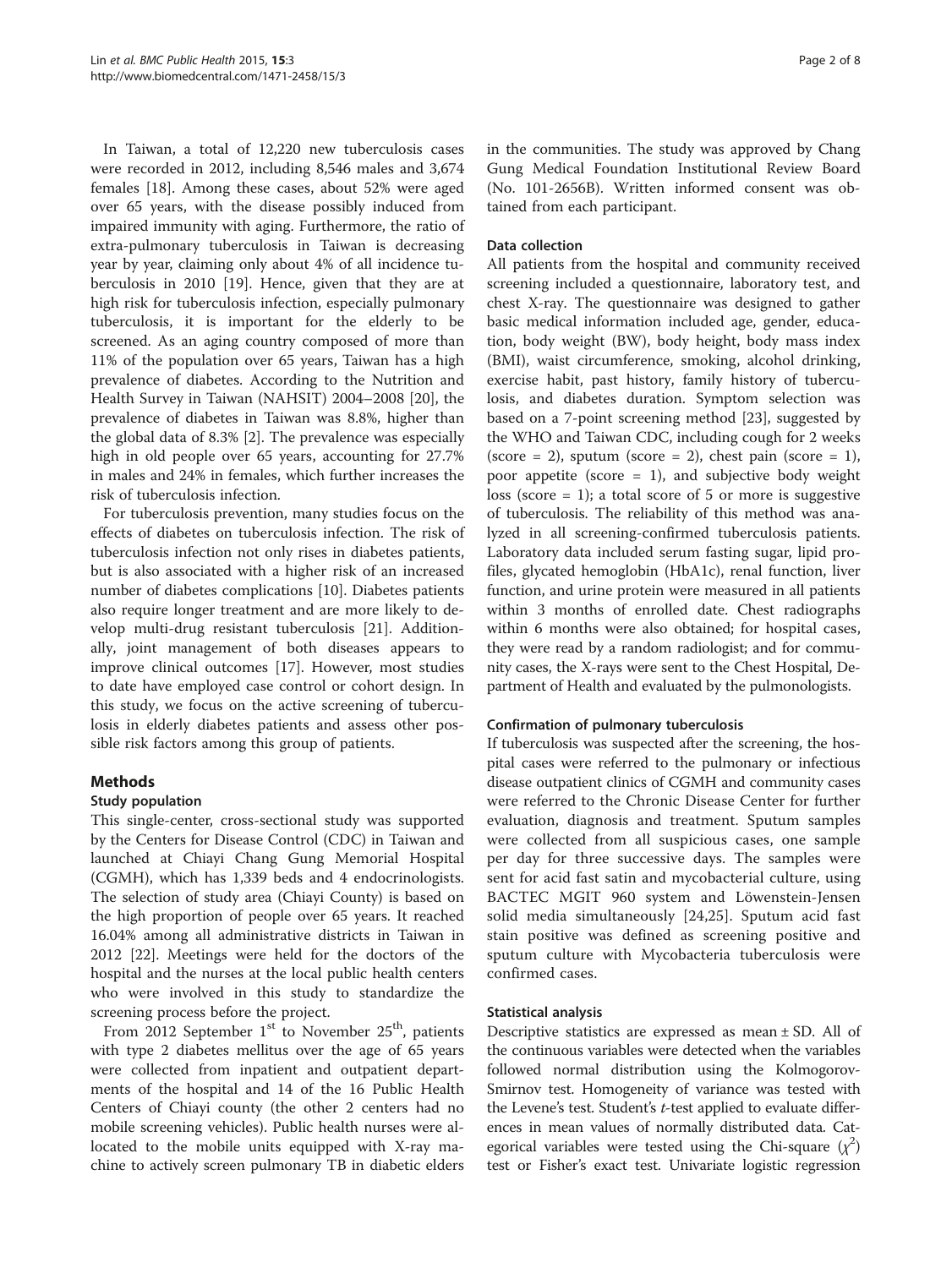analysis was performed in order to identify potential risk factors associated with pulmonary TB. To control for potential confounders, a multiple logistic regression model with forward selection was used. The entry probability was  $p = 0.1$  or less and the removal probability was  $p > 0.2$ . All statistical tests were two-tailed, and the significance level was set at  $p = 0.05$  or less. Model fit was assessed using the Hosmer-Lemeshow goodness of fit test. Data were analyzed using SPSS 18.0 for Windows (SPSS Inc., Chicago, IL, USA).

# Results

#### Demographic characteristics

A total of 3,087 (2,141 hospital and 946 community) type 2 diabetes patients over 65 years participated this screening program. The participants without any missing information were 2,979 individuals. The average age of the participants was  $74.15 \pm 5.90$  years old and 62.9% of them were either overweight (BMI 24-27  $\text{kg/m}^2$ ) or obese (BMI  $\geq$  27 kg/m<sup>2</sup>), according to definitions by the Taiwan Ministry of Health and Welfare [[26](#page-7-0)]. About half of the patients had diabetes for longer than 10 years and the average level of HbA1c was  $7.47 \pm 1.44\%$  (Table 1).

Eleven cases were screening positive (acid fast stain positive) and 7 of them were confirmed with pulmonary tuberculosis (4 non-tuberculosis mycobacteria). Another 5 patients were being under anti-tuberculosis treatment when participating screening program. The TB prevalence rate was 3.89‰ (12/3,087). We defined the cases of screening-confirmed TB and under treatment TB as new TB group (active TB). Another 61 patients had pulmonary tuberculosis history and 2 cases were accidentally confirmed lung cancers.

# Univariate logistic regression analysis for determinants of active pulmonary TB

The difference of clinical characteristics between new TB cases and not-new TB cases are shown in Table [2](#page-3-0). Male gender and a history of smoking are statistically significant risk factors of TB infection. Liver cirrhosis was also found to have a higher prevalence in the new TB group.

A summary of the 7-point symptom screening of all cases is also listed in Table [2.](#page-3-0) No difference was found for the total score and the ratio of scores above 5 points between the new TB and the not-new TB groups. There was also no statistically significant difference in all symptoms except subjective body weight loss (50% vs. 12.5%,  $p = 0.001$ ).

# Multivariate logistic regression analysis for independent determinants of active pulmonary TB

In multivariate analysis, we included male gender, smoking, liver cirrhosis and body weight loss. Male gender,

#### Table 1 Demographic characteristics (n = 3087)

| <b>Variables</b>         | Mean $\pm$ SD      | n (%)       |
|--------------------------|--------------------|-------------|
| General data             |                    |             |
| Age (year)               | $74.15 \pm 5.90$   |             |
| Gender                   |                    |             |
| Male                     |                    | 1483 (48)   |
| Female                   |                    | 1604 (52)   |
| BMI (kg/m <sup>2</sup> ) |                    |             |
| < 24                     |                    | 1146 (37.1) |
| $24 - 27$                |                    | 1046 (33.9) |
| $\geq$ 27                |                    | 894 (29.0)  |
| missing                  |                    | 1(0)        |
| DM status                |                    |             |
| DM duration              |                    |             |
| $\geq$ 10 years          |                    | 1573 (51.0) |
| $<$ 10 years             |                    | 1481 (48.0) |
| missing                  |                    | 33(1.1)     |
| Fasting sugar (mg/dL)    | $146.18 \pm 51.79$ |             |
| HbA1c (%)                | $7.47 \pm 1.44$    |             |
| HDL (mg/dL)              | $45.37 \pm 12.14$  |             |
| LDL (mg/dL)              | $96.84 \pm 29.23$  |             |
| TG (mg/dL)               | $137.17 \pm 89.56$ |             |
| Creatinine (mg/dL)       | $1.49 \pm 1.56$    |             |
| ALT (U/L)                | $29.47 \pm 29.20$  |             |

Data are n (%) unless indicated.

Abbreviation: BMI: body mass index; DM: diabetes mellitus; HbA1c: glycated hemoglobin; HDL: high-density lipoprotein; LDL: low-density lipoprotein; TG: triglyceride, ALT: alanine aminotransferase.

smoking and liver cirrhosis were the factors that reached statistic significant in univariate analysis in Table [2.](#page-3-0) The reason why we included body weight loss is that underweight has been shown to be independently associated with tuberculosis [[6\]](#page-6-0). The Hosmer and Lemeshow test indicates a  $\chi^2$  of 0.512 (p = 0.474), suggesting that the data fit the final model quite well. After adjustment, subjective BW loss (OR: 6.635 [95% CI: 2.096-21.007]), smoking (OR: 3.981 [95% CI: 1.246-12.718]), and liver cirrhosis (OR: 10.307 [95% CI: 2.108-50.395]) remained strongly associated with pulmonary tuberculosis (Table [3\)](#page-4-0).

#### The characteristics of all TB group vs. non TB group

To more clearly view the possible risk factors for TB infection, the characteristics of all TB cases (include new TB and TB history cases) and non-TB cases are shown in Table [4.](#page-5-0) More risk factors achieving statistical significance included male gender, lower BMI, smoking, alcohol drinking, and TB family history. The diabetes control status between the two groups was not significantly different, except for TB patients having a higher low-density lipoprotein (LDL). The prevalence of liver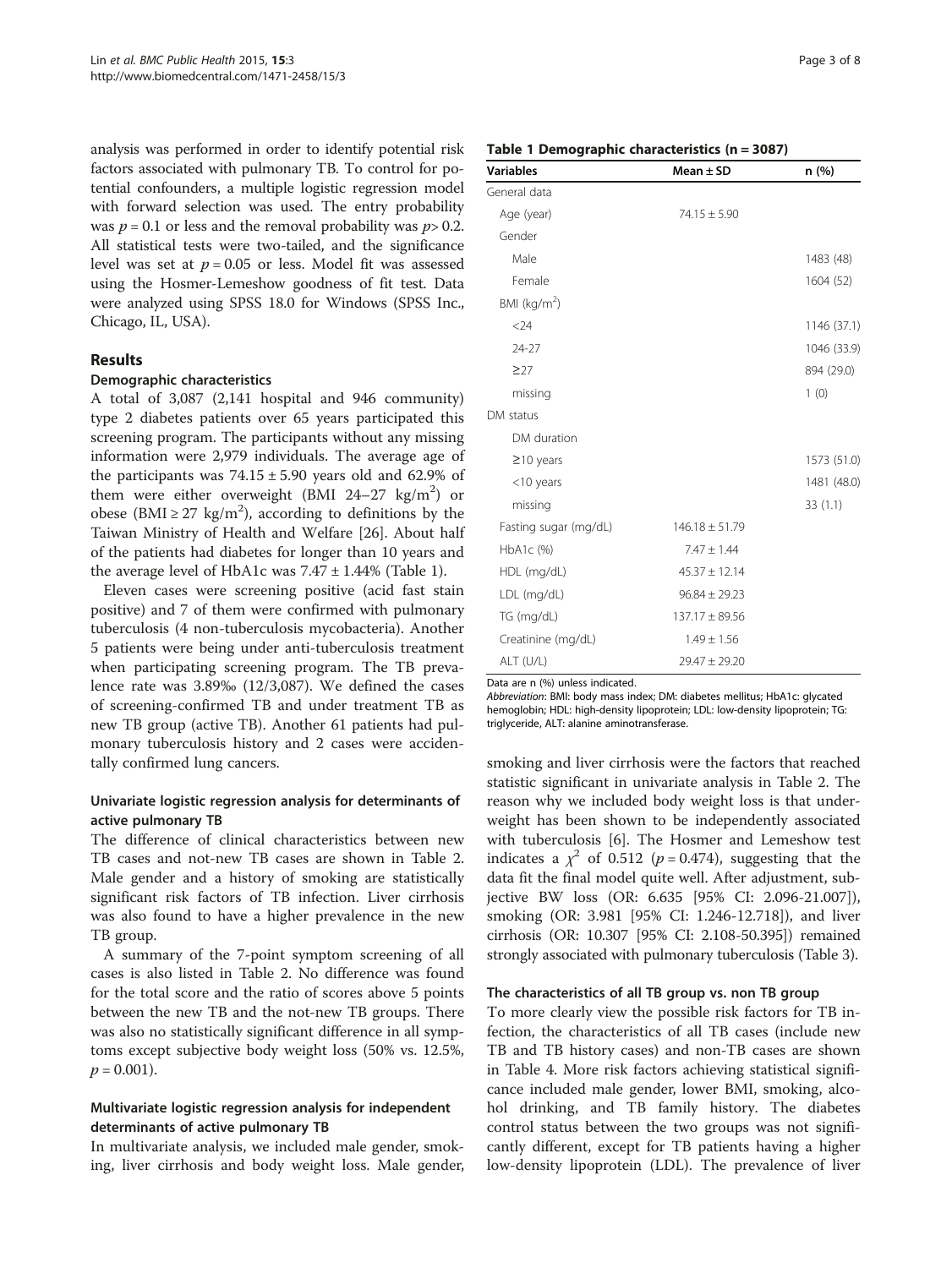# <span id="page-3-0"></span>Table 2 Clinical characteristics of the new TB group and control group

|                               | New TB<br>$(n = 12)$ | Control<br>$(n = 3075)$ | p<br>value | OR (95% CI)           |
|-------------------------------|----------------------|-------------------------|------------|-----------------------|
|                               |                      |                         |            |                       |
| General data                  |                      |                         |            | 1.026 (0.935-1.126)   |
| Age (year)                    | $75.08 \pm 3.99$     | $74.14 \pm 5.91$        | 0.583      |                       |
| Gender                        |                      |                         |            | 5.438 (1.19-24.859)   |
| Male                          | 10(83.3)             | 1473 (47.9)             | $0.029*$   |                       |
| Female                        | 2(16.7)              | 1602 (52.1)             |            |                       |
| BMI ( $kg/m2$ )               | $23.81 \pm 5.53$     | $25.44 \pm 3.86$        | 0.140      | 0.882 (0.747-1.042)   |
| Smoking                       |                      |                         |            | 4.601 (1.456-14.541)  |
| Yes                           | 7(58.3)              | 702 (22.8)              | $0.009**$  |                       |
| No                            | 5(41.7)              | 2307 (75.0)             |            |                       |
| Alcohol consumption           |                      |                         |            | 2.077 (0.560-7.703)   |
| Yes                           | 3(25.0)              | 416 (13.5)              | 0.274      |                       |
| No                            | 9(75.0)              | 2592 (84.3)             |            |                       |
| DM status                     |                      |                         |            | 1.006 (0.997-1.014)   |
| Fasting glucose (mg/dL)       | $166.35 \pm 73.91$   | $146.08 \pm 51.67$      | 0.179      |                       |
| HbA1c (%)                     | $7.71 \pm 1.56$      | $7.46 \pm 1.44$         | 0.573      | 1.112 (0.769-1.608)   |
| HDL (mg/dL)                   | $41.00 \pm 10.08$    | $45.38 \pm 12.15$       | 0.378      | $0.966$ (0.895-1.043) |
| LDL (mg/dL)                   | $87.40 \pm 20.23$    | $96.86 \pm 29.25$       | 0.469      | 0.988 (0.956-1.021)   |
| Triglyceride (mg/dL)          | $186.00 \pm 143.61$  | $137.02 \pm 88.36$      | 0.162      | 1.002 (0.999-1.006)   |
| Creatinine (mg/dL)            | $1.39 \pm 0.51$      | $1.49 \pm 1.56$         | 0.824      | 0.951 (0.609-1.485)   |
| ALT (U/L)                     | $27.57 \pm 12.84$    | $29.48 \pm 29.24$       | 0.862      | 0.997 (0.965-1.030)   |
| DM duration (year)            | $13.00 \pm 9.18$     | $10.61 \pm 7.58$        | 0.278      | 1.037 (0.971-1.106)   |
| <b>Comorbidities</b>          |                      |                         |            |                       |
| Liver cirrhosis               |                      |                         |            | 9.710 (2.084-45.24)   |
| Yes                           | 2(16.7)              | 62(2.0)                 | $0.004***$ |                       |
| No                            | 10 (83.3)            | 3010 (97.8)             |            |                       |
| Hypertension                  |                      |                         |            | 0.555 (0.179-1.726)   |
| Yes                           | 6(50.0)              | 1975 (64.2)             | 0.310      |                       |
| No                            | 6(50.0)              | 1097 (35.7)             |            |                       |
| <b>Symptoms (Score)</b>       |                      |                         |            |                       |
| Total score $\geq$ 5          |                      |                         |            | 1.368 (0.176-10.654)  |
| Yes                           | 1(8.3)               | 185 (6.0)               | 0.765      |                       |
| $\rm No$                      | 11 (91.7)            | 2784 (90.5)             |            |                       |
| Cough $\geq$ 2 wks (score =2) |                      |                         |            | 0.218 (0.028-1.694)   |
| Yes                           | 1(8.3)               | 872 (28.4)              | 0.146      |                       |
| No                            | 11 (91.7)            | 2095 (68.1)             |            |                       |
| Sputum (score =2)             |                      |                         |            | 1.513 (0.454-5.039)   |
| Yes                           | 4(33.3)              | 737 (24.0)              | 0.500      |                       |
| No                            | 8(66.7)              | 2230 (72.5)             |            |                       |
| Chest pain (score $=1$ )      |                      |                         |            | 0.992 (0.128-7.718)   |
| Yes                           | 1(8.3)               | 249 (8.1)               | 0.994      |                       |
| No                            | 11 (91.7)            | 2718 (88.4)             |            |                       |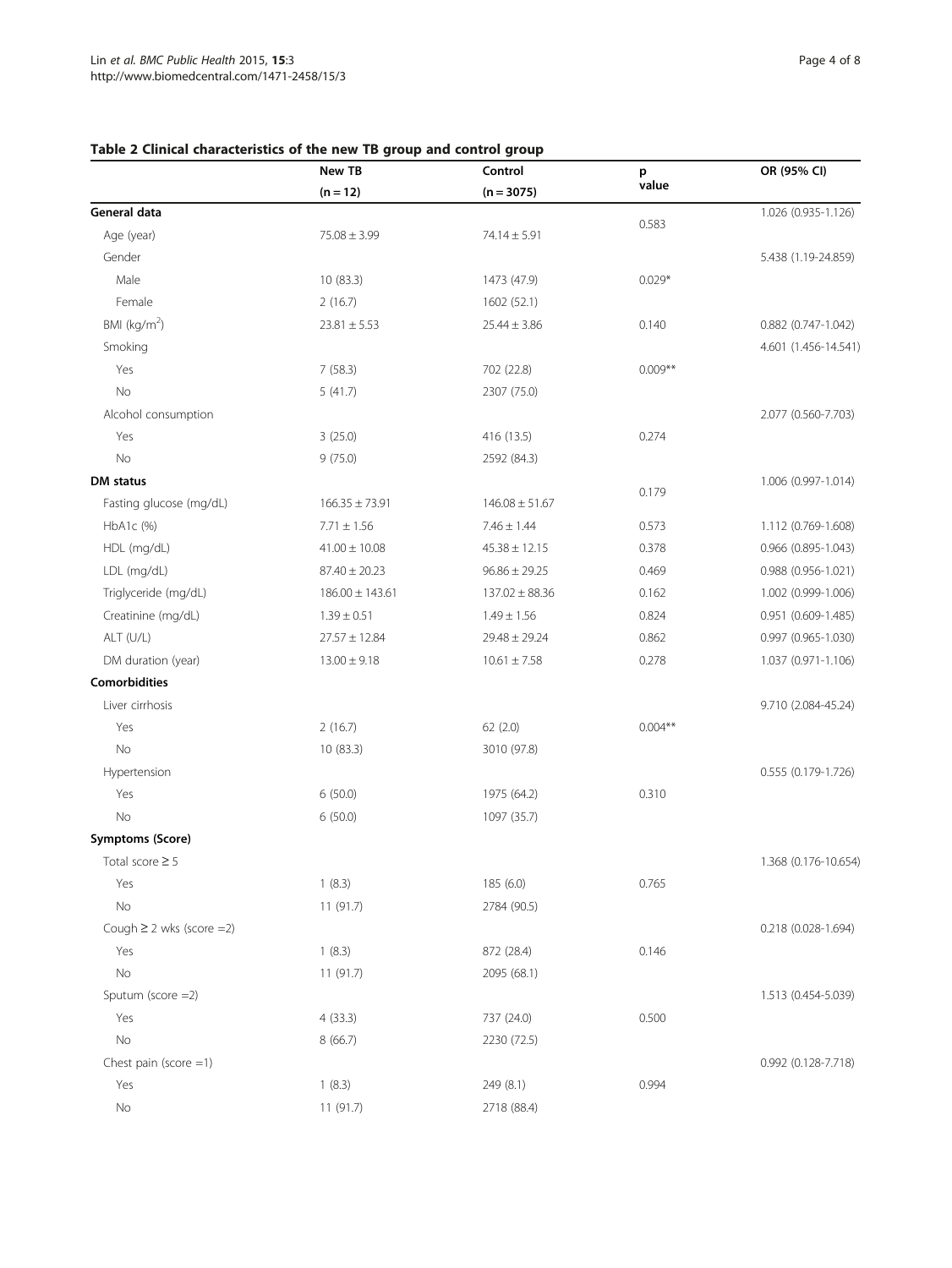| Anorexia (score $=1$ ) |          |             |           | 1.439 (0.314-6.595)  |
|------------------------|----------|-------------|-----------|----------------------|
| Yes                    | 2(16.7)  | 362 (11.8)  | 0.639     |                      |
| <b>No</b>              | 10(83.3) | 2605 (84.7) |           |                      |
| BW loss (score $=1$ )  |          |             |           | 6.997 (2.245-21.809) |
| Yes                    | 6(50.0)  | 371 (12.1)  | $0.001**$ |                      |
| No                     | 6(50.0)  | 2596 (84.4) |           |                      |

<span id="page-4-0"></span>Table 2 Clinical characteristics of the new TB group and control group (Continued)

Data are n (%) unless indicated.

Abbreviation: BMI: body mass index; DM: diabetes mellitus; HbA1c: glycated hemoglobin; HDL: high-density lipoprotein; LDL: low-density lipoprotein; ALT: alanine aminotransferase.

New TB group: screening confirmed TB + under treatment TB.

Control group = all participants except new TB.

 $*$ p < 0.05,  $*$  $*$ p < 0.01.

cirrhosis was insignificant in all TB groups. However, hypertension was less frequent in all patients with tuberculosis infection (41% vs. 64.7%,  $p < 0.001$ ).

### **Discussion**

Although diabetes as an important risk factor of tuberculosis infection is well documented [\[10-13\]](#page-6-0), most of the relevant literature is retrospective. A systemic review in 2010 included only 12 studies about active screening for TB in diabetic patients and some of them used nonspecific methods (such as chest X-ray) to diagnose TB [[15](#page-6-0)]. However, screening rate increased with the prevalence of TB in the study region and with the severity of diabetes. One pilot large scale intensive screening project, reported in China [\[14](#page-6-0)], enrolled 15,342 diabetes patients over 14 years of age in 5 medical centers without documented HbA1c. Only symptom screening positive patients went on for further studies for TB. From September 2011 to March 2012, the TB notification rate rose from 0.31- 1.11‰ (each medical center) to 3.52-7.74‰ (average of 5 centers for each quarter). In a similar symptom screening project in a tertiary care hospital in south India, 38 of 7,083 diabetic patient already had TB and 12 of 125 underwent TB investigation were newly diagnosed TB. The incidence rate increases with HbA1c level and diabetes duration, especially in patients with HbA1c over 9.0% and with diabetes duration over 10 years [[16](#page-6-0)].

Table 3 Multiple logistic regression model determining independent risk factors for pulmonary tuberculosis among 3,087 diabetes patients

| Significant variables | <b>Adjust OR</b> | 95% CI       | p value   |
|-----------------------|------------------|--------------|-----------|
| Smoking               | 3.981            | 1.246-12.718 | $0.020*$  |
| <b>BW</b> loss        | 6.635            | 2.096-21.007 | $0.001**$ |
| Liver cirrhosis       | 10.307           | 2.108-50.395 | $0.004**$ |

Abbreviation: BW: body weight.

\*p < 0.05, \*\*p < 0.01.

Another symptom screening research in Mexico detected 38 TB cases in 7,763 diabetes patients and 11 of them were unaware of their TB [\[17](#page-6-0)]. These studies pointed out that active screening and better glucose control might be important in TB prevention.

In Taiwan, there were 12,220 TB notifications in 2012 and 6,328 (52%) of them were over 65 years of age [[18](#page-6-0)]. The prevalence of TB in the general population and in the elderly over 65 years was 0.52‰ and 2.43‰ respectively. In our main study area of Chiayi County, the data was similar, 0.62‰ and 2.54‰, indicating an increased risk of TB infection in the elderly. Similarly, Baker MA et al. reported that diabetes and treated diabetes patients had an increased risk for TB (Hazard Ratio: 3.60 & 4.37, respectively) [\[10\]](#page-6-0). According to our findings, the prevalence rate of TB (3.89‰) was further increased 6- to 7-fold in advanced aged diabetes patients, suggesting the worth of wide-spread screening.

Two comorbidities reached statistical significance in our study: higher liver cirrhosis prevalence in the new TB group and lower hypertension prevalence rate in all TB groups. Based on previous research in Taiwan, liver cirrhosis was not found to be a risk factor of pulmonary TB with pulmonary infection [\[27\]](#page-7-0), but this finding may be due to an insufficient number of active TB cases. Further subgroup studies on the etiologies of liver cirrhosis are also needed to clarify the relation between liver cirrhosis and active tuberculosis in diabetic older patients. Furthermore, BMI was documented to have a positive relationship with blood pressure [[28](#page-7-0)], and being overweight was also associated with high risk of hypertension and cardiovascular events [[29](#page-7-0)]; for these reasons, the lower BMI in all TB groups likely resulted in a lower hypertension prevalence rate. Other risk factors, such as male gender, lower BMI, smoking, alcohol drinking, and TB family history are comparable with previous findings [\[1,3](#page-6-0)-[6,8,16](#page-6-0)].

Accumulating literatures have described the difference in lipid profiles between TB and health controls, showing lower levels of total cholesterol, LDL, and high-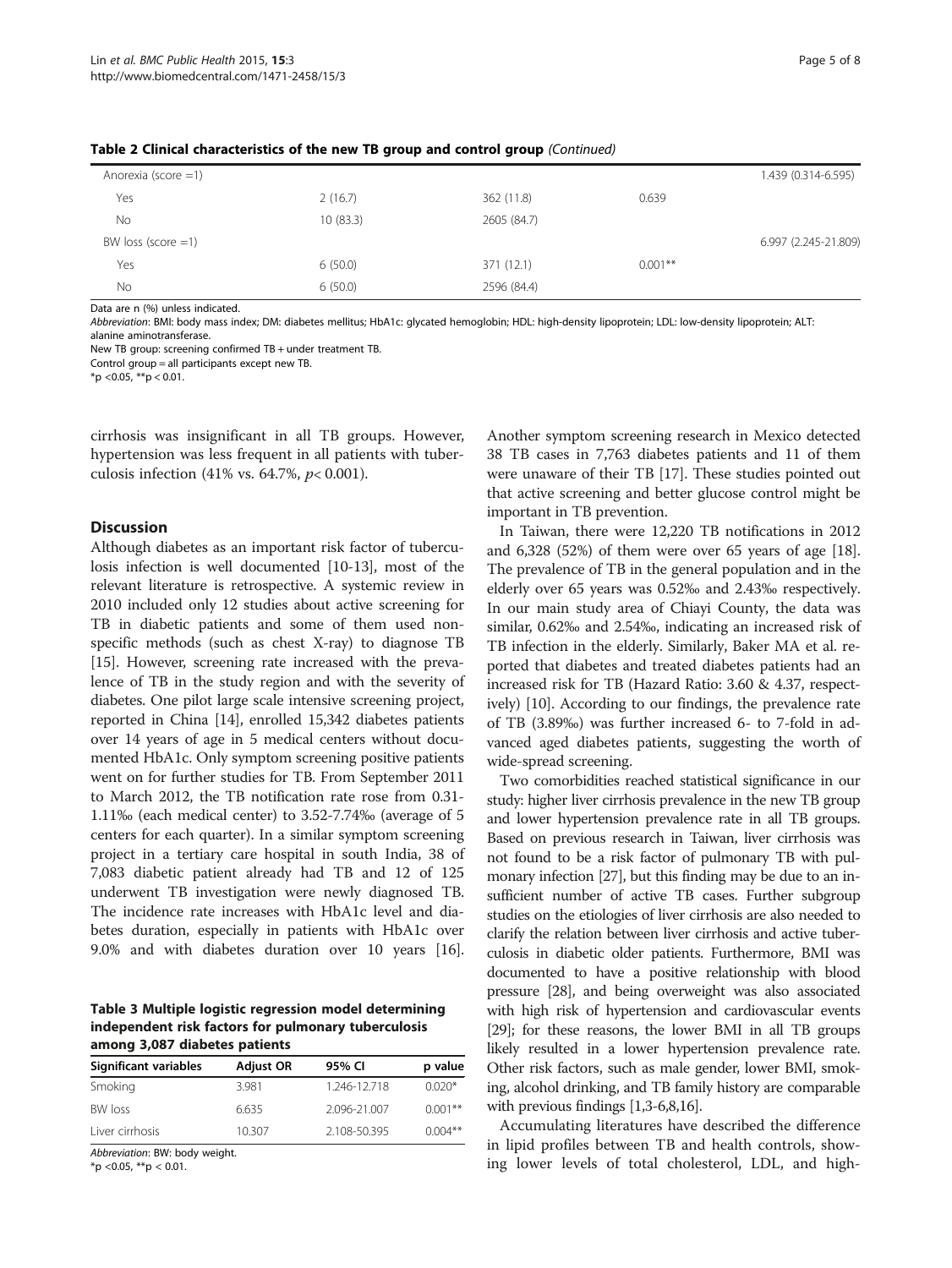<span id="page-5-0"></span>

| Table 4 Clinical characteristics of the all TB group vs non TB group |        |         |             |
|----------------------------------------------------------------------|--------|---------|-------------|
| AII TB                                                               | Non TB | p value | OR (95% CI) |

|                         | AII TB<br>$(n = 73)$ | Non TB<br>$(n = 3014)$ | p value      | OR (95% CI)          |
|-------------------------|----------------------|------------------------|--------------|----------------------|
|                         |                      |                        |              |                      |
| General data            |                      |                        |              |                      |
| Age (year)              | $75.15 \pm 5.68$     | $74.12 \pm 5.91$       | 0.142        | 1.029 (0.991-1.069)  |
| Gender                  |                      |                        |              | 3.663 (2.119-6.333)) |
| Male                    | 56 (76.7)            | 1427 (47.3)            | $< 0.001***$ |                      |
| Female                  | 17(23.3)             | 1587 (52.7)            |              |                      |
| BMI ( $kg/m2$ )         | $24.37 \pm 3.94$     | $25.46 \pm 3.87$       | $0.017*$     | 0.923 (0.864-0.986)  |
| Smoking                 |                      |                        |              | 2.533 (1.576-4.070)  |
| Yes                     | 31 (42.5)            | 678 (22.5)             | $< 0.001***$ |                      |
| No                      | 41 (56.2)            | 2271 (75.3)            |              |                      |
| Alcohol consumption     |                      |                        |              | 2.410 (1.425-4.074)  |
| Yes                     | 20 (27.4)            | 399 (13.2)             | $0.001**$    |                      |
| <b>No</b>               | 53 (72.6)            | 2548 (84.5)            |              |                      |
| TB family history       |                      |                        |              | 5.908 (2.437-14.324) |
| Yes                     | 6(8.2)               | 45(1.5)                | $< 0.001***$ |                      |
| <b>No</b>               | 67 (91.8)            | 2969 (98.5)            |              |                      |
| <b>DM</b> status        |                      |                        |              |                      |
| Fasting glucose (mg/dL) | $147.15 \pm 58.64$   | $146.15 \pm 51.62$     | 0.881        | 1.000 (0.996-1.005)  |
| HbA1c (%)               | $7.57 \pm 1.61$      | $7.46 \pm 1.43$        | 0.541        | 1.050 (0.899-1.226)  |
| HDL (mg/dL)             | $41.99 \pm 11.79$    | $45.44 \pm 12.14$      | 0.062        | 0.974 (0.948-1.001)  |
| LDL (mg/dL)             | $107.64 \pm 35.20$   | $96.60 \pm 29.05$      | $0.006*$     | 1.012 (1.003-1.020)  |
| Triglyceride (mg/dL)    | $138.98 \pm 75.20$   | $137.13 \pm 89.86$     | 0.886        | 1.000 (0.997-1.003)  |
| Creatinine (mg/dL)      | $1.64 \pm 1.80$      | $1.49 \pm 1.56$        | 0.446        | 1.054 (0.921-1.206)  |
| ALT (U/L)               | $27.20 \pm 17.82$    | $29.52 \pm 29.39$      | 0.615        | 0.996 (0.982-1.011)  |
| DM duration (year)      | $10.16 \pm 7.37$     | $10.63 \pm 7.59$       | 0.606        | 0.992 (0.960-1.024)  |
| <b>Comorbidities</b>    |                      |                        |              |                      |
| Liver cirrhosis         |                      |                        |              |                      |
| Yes                     | 2(2.7)               | 62(2.1)                | 0.668        | 1.340 (0.321-5.585)  |
| <b>No</b>               | 71 (97.3)            | 2949 (97.8)            |              |                      |
| Hypertension            |                      |                        |              | 0.425 (0.266-0.679)  |
| Yes                     | 32 (43.8)            | 1949 (64.7)            | $< 0.001***$ |                      |
| No                      | 41 (56.2)            | 1062 (35.2)            |              |                      |

Data are n (%) unless indicated.

Abbreviation: BMI: body mass index; DM: diabetes mellitus; HbA1c: glycated hemoglobin; HDL: high-density lipoprotein; LDL: low-density lipoprotein; ALT: alanine aminotransferase.

All TB group: New TB group + patients with TB history.

Non TB group: all participants except all TB group.

 $*$ p <0.05,  $*$  $*$ p < 0.01,  $**$ p < 0.001.

density lipoprotein (HDL) level in TB cases [\[30,31](#page-7-0)]. Some authors speculated that it might be the result of increased lipid metabolism during inflammatory or infection status for immune response [\[32](#page-7-0)]. In our study, however, the levels of LDL and HDL tended to be lower in the new TB group without statistical significance. The reasons for this discrepancy are not clear and may be attributed to the insufficient numbers of TB cases and different patient population in this study.

Based on a survey of symptoms in 313 adult tuberculosis patients, the percentage of cough  $\geq 2$  weeks, chest pain, anorexia, and body weight loss was reported as only 48.2%, 41.0%, 40.6%, and 44.5%, respectively [\[33](#page-7-0)]. In the elderly, one meta-analysis review reported no differences between old and young TB patients with respect to cough, sputum production, weight loss, and fatigue, but older patients had a lower prevalence of fever, sweating, and hemoptysis [\[34](#page-7-0)]. In this study, we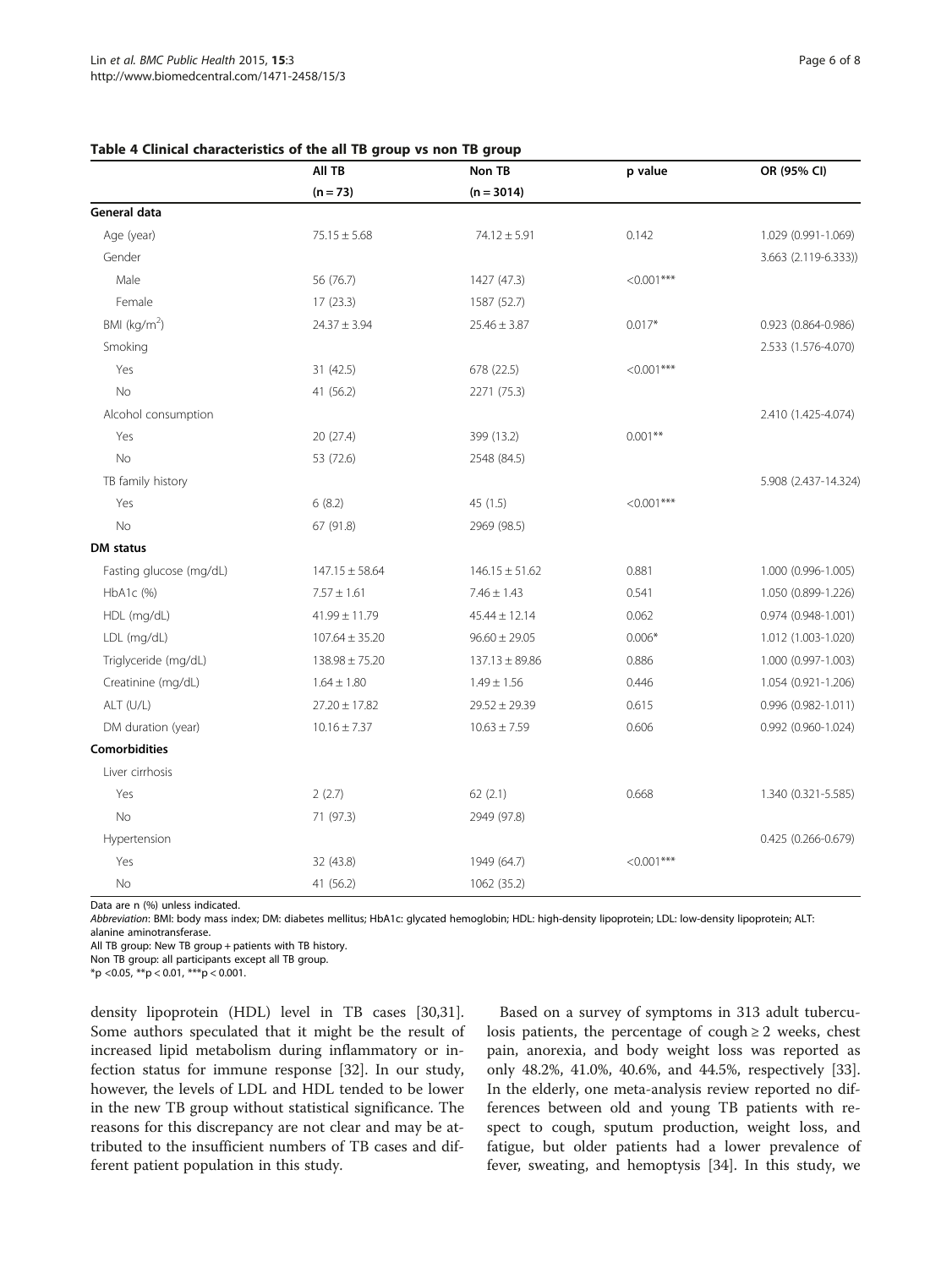<span id="page-6-0"></span>found that neither a symptom score of greater than 5 points nor any symptom could clearly distinguish TB cases, with the exception of subjective body weight loss. Similarly, the weakness of symptom screening was also demonstrated in a Vietnam study [\[35\]](#page-7-0). In fact, we showed that subjective body weight loss is an independent factor associated with pulmonary TB. In this regard, underweight has been shown to be an independent factor associated with tuberculosis [6]. Taken together, elderly diabetic patients with complaints of body weight loss should prompt active TB screening in practice.

This study has several limitations. The first limitation is about the short duration. In an observational study in the U.S., TB was observed to be a seasonal disease, with a peak in spring and trough in late fall [\[36\]](#page-7-0). Our study period that covered September to November, the results may thus underestimate of the effect of intensive screening due to relatively lower incidence rate. Secondly, we examined acid fast stain and mycobacterial culture only in suspicious cases. It is likely that we underestimated the occurrence of pulmonary TB in this population. This underestimation may constitute an under-reporting bias and negatively impact the accuracy of the risk factors for TB in this analysis. Further studies are needed to clarify this issue.

# Conclusion

Subjective body weight loss, smoking and liver cirrhosis are independent factors associated with pulmonary tuberculosis in elderly diabetic patients. In these subgroups of patients, active surveillance should be prompted to identify patients who are in need of treatment. Considering the potential benefit of joint management of TB and DM, further investigations are needed to study the impact of active screening program on the treatment outcomes in elderly diabetic patients with TB.

#### Abbreviations

ALT: Alanine aminotransferase; BMI: Body mass index; BW: Body weight; CDC: Centers for Disease Control; CGMH: Chang Gung Memorial Hospital; DM: Diabetes mellitus; HbA1c: Glycated hemoglobin; HDL: High-density lipoprotein; IDF: International Diabetes Federation; LDL: Low-density lipoprotein; NAHSIT: Nutrition and Health Survey in Taiwan; TB: Tuberculosis; TG: Triglyceride; WHO: World Health Organization.

#### Competing interests

The authors declare that they have no competing interests.

#### Authors' contributions

YSP, CPC, and YHL designed the study and prepared the manuscript. YSP did statistical analysis. CH, PYC, JCH, CPC, HHW, and YHT participated in the collection and interpretation of the data; YHL drafted the manuscript. All authors read and approved the final manuscript.

#### Acknowledgement

This research was funded by the Centers for Disease Control in Taiwan (PMRPG6B0041).

We thank Chia-Hao Chang, Chang Gung University of Science and Technology, for assisting data analysis and interpretation.

#### Author details

<sup>1</sup> Division of Endocrinology and Metabolism, Department of Internal Medicine, Chang Gung Memorial Hospital, No.6, W. Sec., Jiapu Rd., Puzih City, Chiayi County 613, Taiwan. <sup>2</sup> Department of Diagnostic Radiology, Chang Gung Memorial Hospital, Chiayi, Taiwan. <sup>3</sup> Division of Thoracic and Critical Care Medicine, Chang Gung Memorial Hospital, Chiayi, Taiwan. <sup>4</sup>Chang Gung University, College of Medicine, Tao-Yuan, Taiwan.

#### Received: 15 May 2014 Accepted: 9 December 2014 Published: 8 January 2015

#### References

- 1. Global tuberculosis report 2013. [http://www.who.int/iris/bitstream/10665/](http://www.who.int/iris/bitstream/10665/91355/1/9789241564656_eng.pdf) [91355/1/9789241564656\\_eng.pdf.](http://www.who.int/iris/bitstream/10665/91355/1/9789241564656_eng.pdf)
- 2. Diabetes and Impaired glucose tolerance, global burden. [http://www.](http://www.diabetesatlas.org/content/diabetes-and-impaired-glucosetolerance) [diabetesatlas.org/content/diabetes-and-impaired-glucosetolerance.](http://www.diabetesatlas.org/content/diabetes-and-impaired-glucosetolerance)
- 3. Bates MN, Khalakdina A, Pai M, Chang L, Lessa F, Smith KR: Risk of tuberculosis from exposure to tobacco smoke: a systematic review and meta-analysis. Arch Intern Med 2007, 167:335–342.
- 4. Lin HH, Ezzati M, Chang HY, Murray M: Association between tobacco smoking and active tuberculosis in Taiwan: prospective cohort study. Am J Respir Crit Care Med 2009, 180:475–480.
- Lönnroth K, Williams BG, Stadlin S, Jaramillo E, Dye C: Alcohol use as a risk factor for tuberculosis - a systematic review. BMC Public Health 2008, 8:289.
- 6. Lönnroth K, Williams BG, Cegielski P, Dye C: A consistent log-linear relationship between tuberculosis incidence and body mass index. Int J Epidemiol 2010, 39:149–155.
- 7. Hussein MM, Mooij JM, Roujouleh H: Tuberculosis and chronic renal disease. Semin Dial 2003, 16:38–44.
- 8. Becerra MC, Appleton SC, Franke MF, Chalco K, Arteaga F, Bayona J, Murray M, Atwood SS, Mitnick CD: Tuberculosis burden in households of patients with multidrug-resistant and extensively drug-resistant tuberculosis: a retrospective cohort study. Lancet 2011, 377:147–152.
- 9. Cantwell MF, McKenna MT, McCray E, Onorato IM: Tuberculosis and race/ ethnicity in the United States: impact of socioeconomic status. Am J Respir Crit Care Med 1998, 157:1016–1020.
- 10. Baker MA, Lin HH, Chang HY, Murray MB: The risk of tuberculosis disease among persons with diabetes mellitus: a prospective cohort study. Clin Infect Dis 2012, 54:818–825.
- 11. Dooley KE, Chaisson RE: Tuberculosis and diabetes mellitus: convergence of two epidemics. Lancet Infect Dis 2011, 9:737–746.
- 12. Jeon CY, Murray MB: Diabetes mellitus increases the risk of active tuberculosis: a systematic review of 13 observational studies. PLoS Med 2008, 5:e152.
- 13. Stevenson CR, Critchley JA, Forouhi NG, Roglic G, Williams BG, Dye C, Unwin NC: Diabetes and the risk of tuberculosis: a neglected threat to public health. Chronic Illn 2007, 3:228-245.
- 14. Lin Y, Li L, Mi F, Du J, Dong Y, Li Z, Qi W, Zhao X, Cui Y, Hou F, Zachariah R, Kapur A, Lönnroth K, Harries AD: Screening patients with Diabetes Mellitus for Tuberculosisin China. Trop Med Int Health 2012, 17:1302–1308.
- 15. Jeon CY, Harries AD, Baker MA, Hart JE, Kapur A, Lönnroth K, Ottmani SE, Goonesekera S, Murray MB: Bi-directional screening for tuberculosis and diabetes: a systematic review. Trop Med Int Health 2010, 11:1300–1314.
- 16. Kumpatla S, Sekar A, Achanta S, Sharath BN, Kumar AMV, Harries AD, Viswanathan V: Characteristics of patients with diabetes screened for tuberculosis in a tertiary care hospital in South India. Public Health Action 2013, 3:23–28.
- 17. Castellanos-Joya M, Delgado-Sánchez G, Ferreyra-Reyes L, Cruz-Hervert P, Ferreira-Guerrero E, Ortiz-Solís G, Jiménez MI, Salazar LL, Montero-Campos R, Mongua-Rodríguez N, Baez-Saldaña R, Bobadilla-del-Valle M, González-Roldán JF, Ponce-de-León A, Sifuentes-Osornio J, García-García L: Results of the implementation of a pilot model for the bidirectional screening and joint management of patients with pulmonary tuberculosis and diabetes mellitus in Mexico. PLoS One 2014, 9:e106961.
- 18. Notifiable Infectious Diseases Statistics System. [http://nidss.cdc.gov.tw/](http://nidss.cdc.gov.tw/singledisease.aspx?pt=s&dc=1&dt=3&disease=010) [singledisease.aspx?pt=s&dc=1&dt=3&disease=010](http://nidss.cdc.gov.tw/singledisease.aspx?pt=s&dc=1&dt=3&disease=010).
- 19. Taiwan Tuberculosis Control Report 2012. [http://www.cdc.gov.tw/](http://www.cdc.gov.tw/uploads/files/201303/9ea28ba2-69c7-4f27-af3b-55be5ec7e35c.pdf) [uploads/files/201303/9ea28ba2-69c7-4f27-af3b-55be5ec7e35c.pdf.](http://www.cdc.gov.tw/uploads/files/201303/9ea28ba2-69c7-4f27-af3b-55be5ec7e35c.pdf)